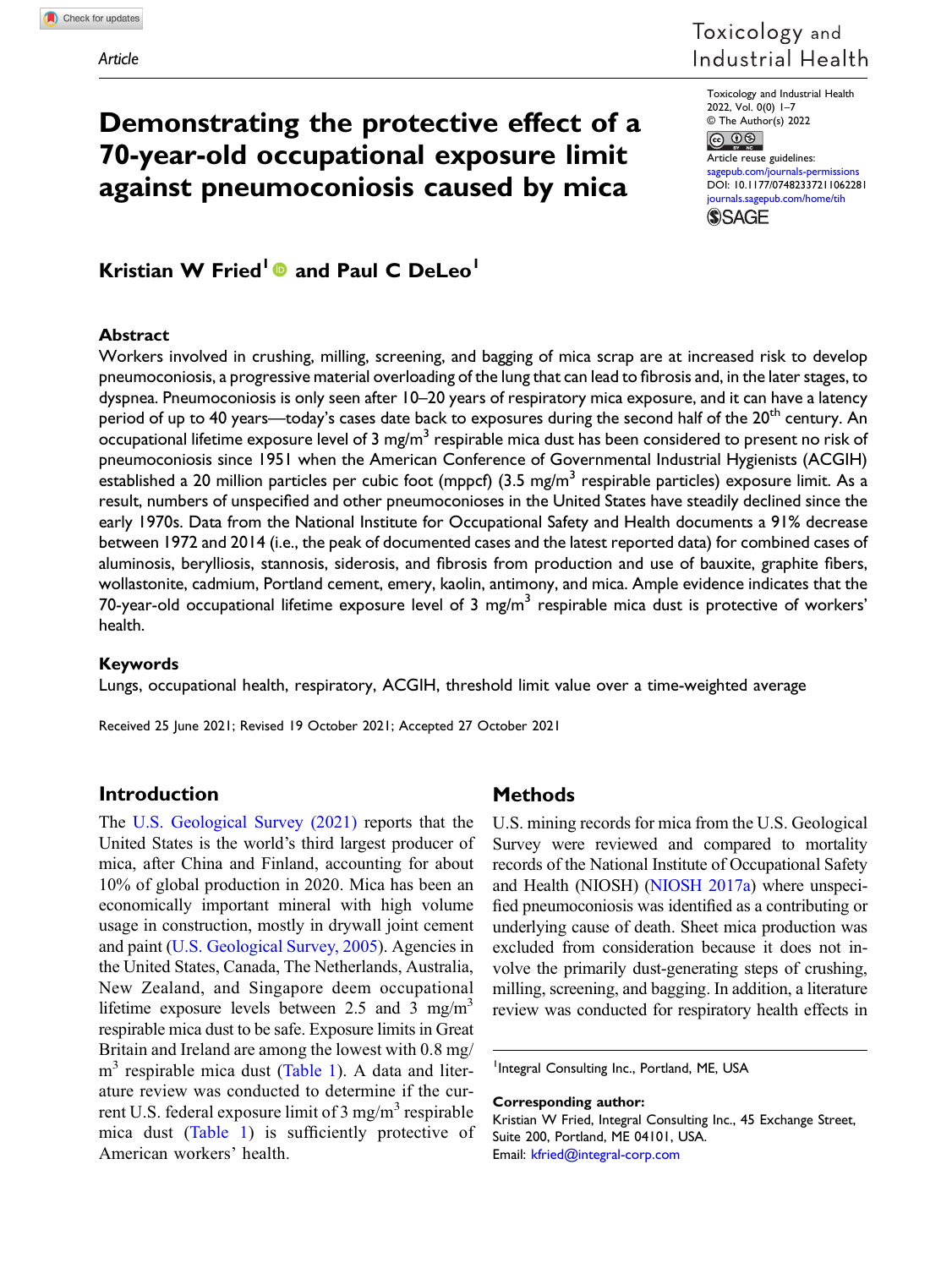| Country              | Region  | Agency                                                      | Type of<br>Occupational<br><b>Exposure Limit</b> | Value<br>(mg/m <sup>3</sup> ) | Applicability                                                   | Reference                                                       |
|----------------------|---------|-------------------------------------------------------------|--------------------------------------------------|-------------------------------|-----------------------------------------------------------------|-----------------------------------------------------------------|
| Australia            |         | Safe Work Australia TWA (8 hr)                              |                                                  | 2.5                           | Inspirable dust<br>containing less<br>than 1% quartz            | Safe Work<br>Australia<br>(2019)                                |
| Canada               | Ontario | Ministry of Labour,<br>Training and Skills<br>Development   | OEL, TWA (8 hr) 3                                |                               | Respirable fraction                                             | Ministry of<br>Labour (2018)                                    |
| <b>Great Britain</b> |         | Health & Safety<br>Executive                                | WEL, TWA (8 hr) 0.8                              |                               | Respirable fraction                                             | <b>Health and Safety</b><br><b>Executive</b><br>(2020)          |
|                      |         |                                                             |                                                  | 10                            | Total inhalable                                                 |                                                                 |
| Ireland              |         | Health & Safety<br>Authority                                | OELV, TWA<br>$(8 \ hr)$                          | 0.8                           | Respirable fraction                                             | <b>Health and Safety</b><br><b>Authority</b><br>(2007)          |
|                      |         |                                                             |                                                  | $\overline{0}$                | Total inhalable                                                 |                                                                 |
| <b>Netherlands</b>   |         | Health Council of the OEL, TWA (8 hr)<br><b>Netherlands</b> |                                                  | 2.5                           | Respirable fraction                                             | <b>Health Council of</b><br>the<br><b>Netherlands</b><br>(2000) |
|                      |         |                                                             |                                                  | 5                             | Total inhalable                                                 |                                                                 |
| New Zealand          |         | <b>WorkSafe New</b><br>Zealand                              | WES, TWA (8 hr)                                  | $\overline{3}$                | Respirable fraction                                             | <b>WorkSafe New</b><br>Zealand (2019)                           |
| Singapore            |         | Minister of<br>Manpower                                     | PEL, TWA (8 hr)                                  | 3                             | Respirable fraction                                             | Minister of<br>Manpower<br>(2007)                               |
| <b>United States</b> |         | <b>ACGIH (2021)</b>                                         | TLV, TWA (8 hr)                                  | 0.1                           | Respirable fraction<br>containing <1%<br>crystalline silica     | <b>ACGIH (2021)</b>                                             |
|                      |         | <b>ACGIH</b> (previously)                                   | TLV, TWA (8 hr)                                  | 3                             | Respirable<br>particulate                                       | <b>ACGIH (2001)</b>                                             |
|                      |         | <b>OSHA</b>                                                 | PEL, TWA (8 hr)                                  | 20<br>mppcf                   | Respirable mica<br>dust containing<br><1% crystalline<br>silica | <b>OSHA (2017)</b>                                              |
|                      |         | <b>NIOSH</b>                                                | REL, TWA (10 hr) 3                               |                               | Respirable fraction                                             | <b>NIOSH (2020)</b>                                             |
|                      |         | California CAL/OSHA                                         | PEL, TWA (8 hr)                                  | 3                             | Respirable fraction<br>containing <1%<br>crystalline silica     | <b>Cal/OSHA (2020)</b>                                          |

#### Table 1. Occupational exposure limits for mica.

<span id="page-1-0"></span>Notes: ACGIH: American conference of governmental industrial hygienists; CAL/OSHA: California OSHA; mppcf: million particles per cubic foot; NIOSH: National institute for occupational safety and health; OEL: occupational exposure limit; OELV: occupational exposure limit value; OSHA: Occupational safety and health administration; PEL: permissible exposure limit; REL: recommended exposure limit; TLV: threshold limit value; TWA: time-weighted average; WEL: workplace exposure limit; WES: workplace exposure standard.

workers globally who were occupationally exposed to mica dust. The literature cited in the American Conference of Governmental Industrial Hygienists' (AC-GIH) historical decision to justify an exposure limit of 3 mg/m<sup>3</sup> respirable fraction as well as that in the  $2021$ ACGIH publication of the lowered threshold limit value over a time-weighted average (TLV-TWA) of 0.1 mg/m<sup>3</sup> respirable mica dust was reviewed. All scientific publications were assessed for reliability, temporality, exposure information, potential or reported compounding co-exposures to other mineral dusts, and nature and severity of effects.

# **Results**

In 1951, ACGIH published a 20 million particles per cubic foot (mppcf) exposure limit for mica dust. This equals approximately  $3.5 \text{ mg/m}^3$  respirable particles,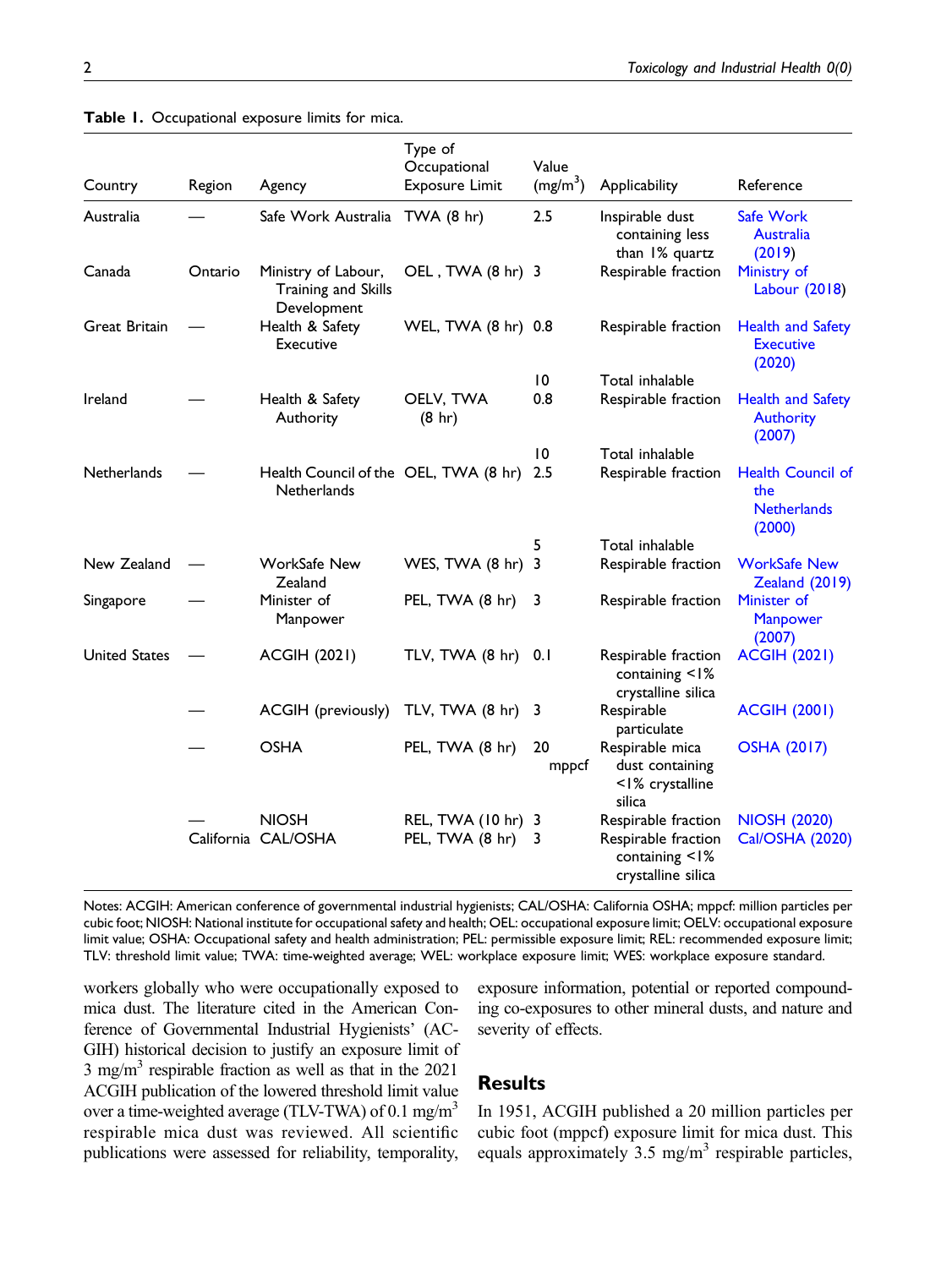

<span id="page-2-0"></span>Figure 1. Annual U.S. production volume of mica ([U.S. Geological Survey, 2021\)](#page-6-0) and unspecified and other pneumoconiosis as underlying or contributing causes of death, U.S. residents age 15 and over, 1968–2004 [\(NIOSH](#page-6-2) [2017a\)](#page-6-2).

using an empirical conversion factor of 5.65 mppcf = 1 mg/m<sup>3</sup> by [Tomb and Haney \(1988\)](#page-6-9), also used by [ACGIH \(2021\)](#page-5-3). That year, the U.S. production of scrap and flake mica was 63,600 t. Mica production more than doubled over the next 30 years, and it reached its peak at 132,000 t in 1984. Production of mica started to decline in the following years falling to 35,000 t in 2020 ([U.S. Geological Survey, online only\)](#page-6-10).

[NIOSH \(2020\)](#page-6-8) has been tracking work-related respiratory diseases among other endpoints dating back to 1968. Respiratory diseases specific to production and use of minerals such as asbestosis, coal worker pneumoconiosis, byssinosis, and silicosis are singled out, whereas "unspecified and other pneumoconiosis" refers to pooled data on aluminosis, berylliosis, stannosis, siderosis, and fibrosis from production and use of bauxite, graphite fibers, wollastonite, cadmium, Portland cement, emery, kaolin, antimony, and mica. [Figure 1](#page-2-0) shows a dramatic decline of the pooled total numbers of unspecified and other pneumoconioses after the peak at 1548 cases in 1972. This steep decline occurred 21 years after the ACGIH's 20 mppcf limit, or 26 years after the first ACGIH exposure limit for mica. This duration is approximately when the protective effects of implemented exposure controls could be expected to manifest, a delay based on induction period and latency period. However, any assessment of a correlation would

have to consider other confounding factors and other environmental exposures.

While pneumoconiosis was identified as a contributing or underlying cause of death, it is further of note that this is not necessarily indicative of impaired respiratory function during the workers' lifetimes, and the average median age of the deceased workers was 79.6  $\pm$  1.4 years between 1995–2014 (calculated from [NIOSH 2007](#page-6-11) and [NIOSH 2017b](#page-6-12)). This is equivalent to the overall life expectancy in the United States of 78.8 years in 2014 [\(Kochanek et al., 2016\)](#page-5-6). As the U.S. Centers for Disease Control and Prevention also remarked in the Morbidity and Mortality Weekly Report 17 years ago [\(CDC 2004\)](#page-5-7), "new technologies such as computed tomography are used increasingly, resulting in increased diagnostic sensitivity for pneumoconiotic diseases." Despite this improvement in diagnostics, reported cases have continued to fall. The latest reported number of all combined unspecified and other pneumoconiosis was 139 U.S. workers in 2014. Even with a significant increase in mica production in prior decades and taking the long latency period for disease manifestation into account, the rates of pneumoconiosis declined ([Figure 1](#page-2-0)). Mica production makes up a fraction of 1% of the sum of the other elements and minerals that are listed as co-contributors to the "unspecified and other pneumoconiosis" cases (data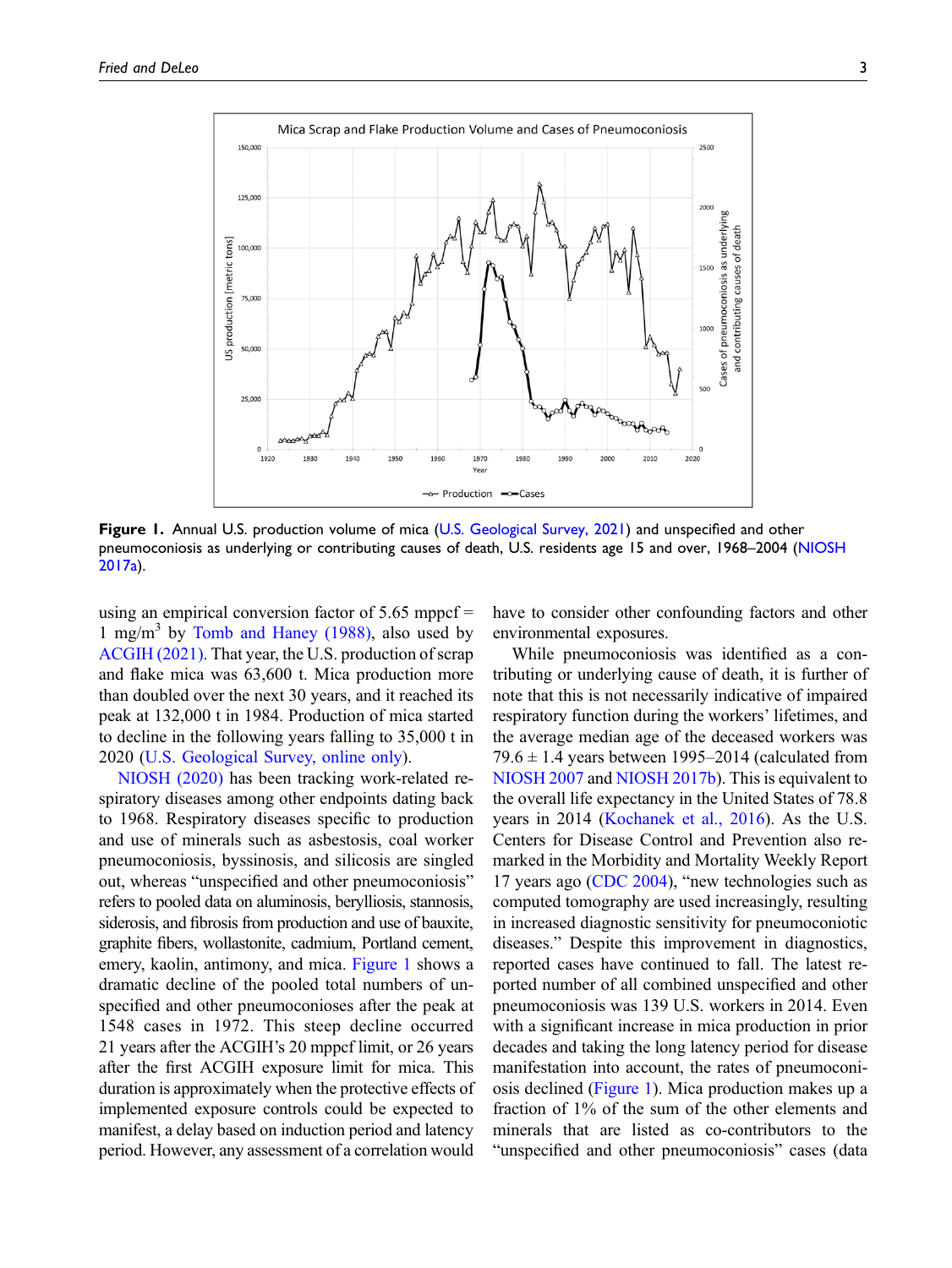not shown, fraction calculated from production statistics on respective elements and minerals published by the [U.S. Geological Survey, online only\)](#page-6-10).

With general pneumoconiosis being the wellestablished occupational hazard of respiratory exposure to mica dust, any review of safe occupational exposure levels should focus more on dose response assessment than on hazard identification.

Among the refinements of safe mica levels in air, a most fundamental action is to distinguish the adverse effects of mica from those of other, potentially cooccurring minerals. Specifically, the occurrence of silicosis was considered to be unique and different from mica-based pneumoconiosis, as it could dominate disease development, progression, and complications at lower exposure levels than mica. This important scrutiny was part of the first ACGIH exposure limit in 1946, when ACGIH stipulated a  $\lt$  5% free silica content in mica dust when the (then) maximum allowable concentration over a TWA for mica was set at 50 mppcf. A reduction of allowable crystalline silica/ quartz levels to  $\lt$  1% was implemented with the subsequent lowering of the TLV-TWA for mica to 20 mppcf. The later 1984/1986 revision of the mica TLV-TWA was not a meaningful lowering of the allowable mica levels in air per se. Rather, it was a unit conversion from number of inhalable particles per volume (20 mppcf mica) to units of respirable mass per volume (3 mg respirable mica/m<sup>3</sup>). Thus, 3 mg/m<sup>3</sup> respirable mica dust has been considered a safe occupational lifetime exposure level since ACGIH established its 20 mppcf  $(=\hat{3}.5 \text{ mg/m}^3)$  value in 1951.

The 3 or 3.5 mg/m<sup>3</sup> standard was set so long ago that its occupational health benefit is clearly obvious today and has been for the past 50 years, even considering that pneumoconiosis is only seen after 10– 20 years of exposure and with a latency period of up to 40 years ([ACGIH, 2021\)](#page-5-3).

# **Discussion**

Silicosis is a particularly progressive form of fibrotic pneumoconiosis that is histopathologically distinguishable from other pneumoconioses ([Chong et al., 2006](#page-5-8)). The International Agency for Research on Cancer concluded that "Crystalline silica inhaled in the form of quartz or cristobalite from occupational sources is carcinogenic to humans (Group 1)," and, in addition, silicosis carries an increased risk for silicotuberculosis ([IARC 2009\)](#page-5-9). As outlined above, ACGIH was an early proponent that toxicity from inhaled crystalline silica minerals carries unique risks for mica workers who are co-exposed. As a logical consequence, any and all case reports, occupational studies, and/or epidemiological assessments that describe or examine mica dust exposures with co-exposures of crystalline silica minerals at or above the ACGIH TLV-TWA of 0.025 mg/ m<sup>3</sup> should only be used for mica risk assessment or threshold setting after a thorough assessment of the potential confounding effects of such circumstantial co-exposures. Notably, [ACGIH \(2001\)](#page-5-4) identified the compromising nature of a publication with such coexposures (i.e., [Vestal et al., 1943\)](#page-6-13), and Vestal et al. was the only previously used publication that was not also referenced by ACGIH in 2021. Regrettably, however, [ACGIH \(2021\)](#page-5-3) introduced newer studies that were compromised for the same reasons ([Algranti et al.,](#page-5-10) [2005](#page-5-10); [Landas and Schwartz, 1991](#page-6-14); [Raymond, 2014](#page-6-15)). Respective studies were used by [ACGIH \(2021\)](#page-5-3) but dismissed from consideration in this review because they must not contribute to a risk assessment for respiratory exposure to mica only. The same applies to studies that did not investigate historical or current co-exposures (i.e., the mere absence of information does not confirm the absence of crystalline silica). Lastly, [ACGIH \(2021\)](#page-5-3) introduced studies that might be used for hazard identification, but they lack exposure information and/or describe isolated cases that lack statistical significance. Specifically, the publication by [Davies and Cotton \(1983\)](#page-5-11) lacks exposure information, and the report covers only two individuals; the publication by [Skulberg et al. \(1985\)](#page-6-16) lacks exposure information, both quantitative and regarding particle size distributions; the publication by [Zinman et al.](#page-6-17) [\(2002\)](#page-6-17) lacks exposure information for the single

Considering all publications available and reviewed by ACGIH, [Dreessen et al. \(1940\)](#page-5-14) is still one of the most authoritative studies on occupational exposures to mica-only dust, albeit with caveats. Dreessen et al. investigated occupational exposure data collected in 1936. While exceptionally scientific for its time, this

individual who was described; the publications by [Kobayashi et al. \(2004\)](#page-5-12) and [Venter et al. \(2004\)](#page-6-18) lack exposure information; and the publication by [Hulo](#page-5-13) [et al. \(2013\)](#page-5-13) described four individuals, of which one was lacking exposure data, one refused continued participation in the study, and one showed a radiological finding that was inconsistent with his peers, potentially indicating other confounding factors. Even though [ACGIH \(2021\)](#page-5-3) is based on all of these studies, they cannot be considered reliable let alone pivotal because of the identified shortcomings.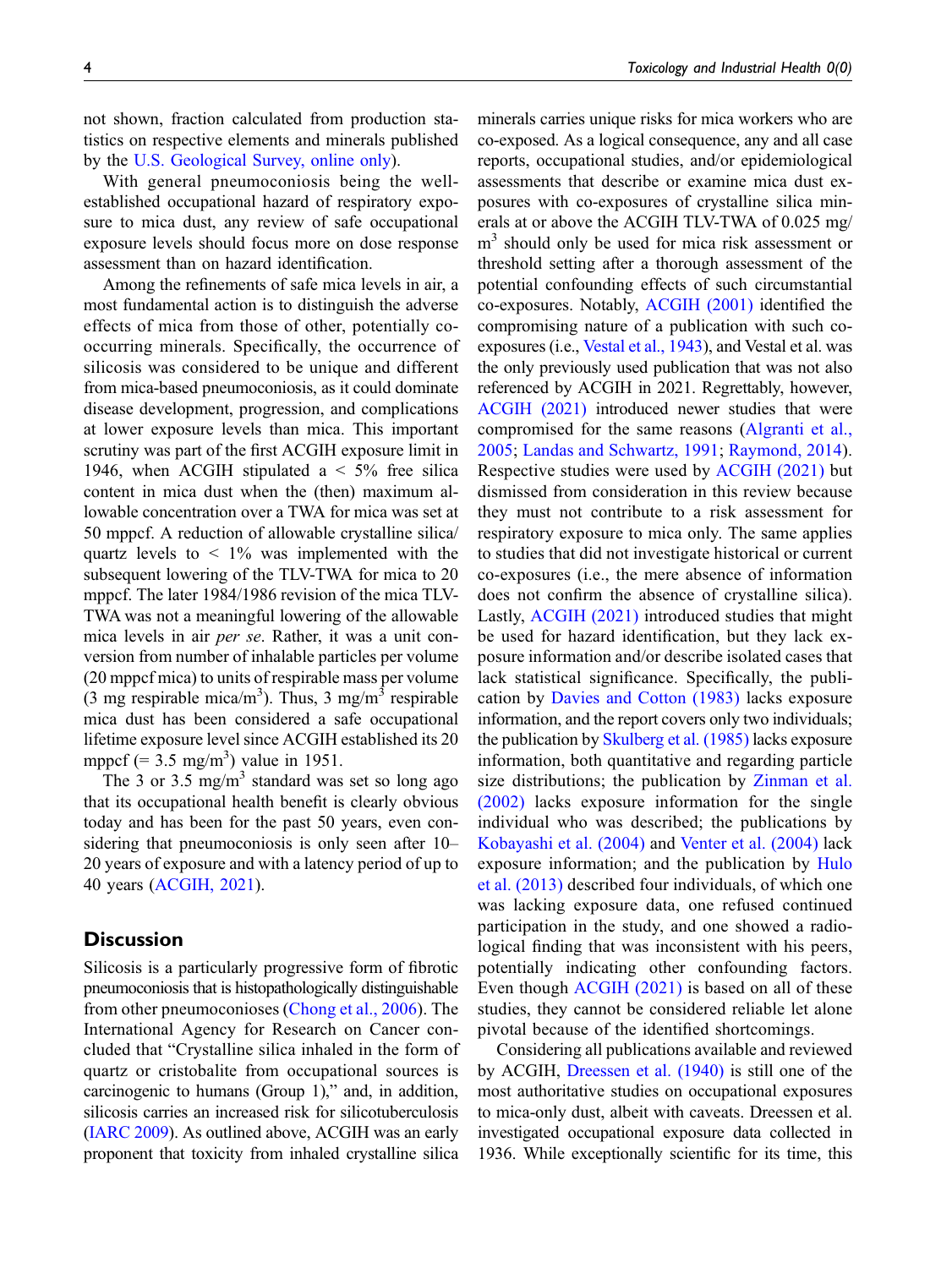study has shortcomings that require careful reinterpretations if applied to define safe exposure levels today, 85 years later. Dust concentrations at the studied work environments were measured using the technology that was standard in the early 1930s [\(Bloom](#page-5-15)field [and Dalla Valle, 1935\)](#page-5-15). Considering the progress of quantitative analytical capabilities over the past century, it is not unreasonable to consider that dust levels might have been underreported by Dreessen et al. The best evidence for underreporting by Dreessen et al. is the dust concentrations at bagging, which can be directly compared to the more recent report by [Hulo et al.](#page-5-13) [\(2013\).](#page-5-13) The highest average dust count reported by Dreessen et al. during machine bagging of mica was equivalent to 9.0 mg/m<sup>3</sup> respirable fraction. In comparison, Hulo et al. reported  $5.77 \text{ mg/m}^3$  respirable dust at the bagging machine. It is extremely implausible that occupational exposure data in a present-day Western European facility is within only twofold of a pre-World War II mining and grinding operation. This common sense level of skepticism is further supported by a publication documenting the decline of respirable dust concentrations within the European minerals sector even as recent as the beginning of the 21st century [\(Zilaout et al., 2020\)](#page-6-19).

Without outlining each individually reviewed scientific article used by ACGIH in detail, the Dreessen et al. study plays a key role in the determination of a safe exposure level in addition to the fundamental considerations of production volume and occupational disease rates in the U.S., as discussed above. Dreessen et al. state "Above 10 million dust particles per cubic foot, the percentage of workers found to have silicosis or pneumoconiosis increases with increasing dust concentration and with increasing length of employment. Below 10 mppcf no cases were found during the periods of employment represented in this study" (10 mppcf =  $1.8 \text{ mg/m}^3$ ). They further note that "No cases of pneumoconiosis were found among 31 men and 78 women engaged in fabricating sheet mica under conditions that generated approximately three million dust particles per cubic foot"  $(3 \text{ mppcf} = 0.5 \text{ mg/m}^3)$ . These consistent findings suggest a no-effect level at or above 1.8 mg/m<sup>3</sup> respirable fraction—it is not unlikely that these air concentrations were underreported. The absence of other, reliable no-observed-adverse-effect level data in the literature further leads to the conclusion that the Dreessen et al. publication is pivotal.

Scientific evidence, including documentation used by ACGIH, suggests that mica-induced pneumoconiosis is due to lung overload ([Hulo et al., 2013\)](#page-5-13). Lung overload is hypothesized to be a threshold phenomenon, where the capacity of alveolar macrophage-mediated clearance is exceeded. Mica particles are not water soluble, are nonreactive, and are of low toxicity ([Commission of the European Communities, 1988\)](#page-5-16). As such, mica's occupational exposure limits should be aligned with those for Particles (Insoluble) Not Otherwise Specified (PNOS), "Inert" dusts, Nuisance dusts, or Particulates Not Otherwise Regulated (PNOR) (e.g., Occupational Safety and Health Administration permissible exposure limit TWA of 5 mg/m<sup>3</sup> [resp]) ([NIOSH, 2019](#page-6-20)).

# **Conclusions**

The ACGIH's allowable respirable particulate fraction of mica in air remained essentially unchanged since 1951. In 2021, however, ACGIH reduced the mica TLV-TWA from 3 mg/m<sup>3</sup> respirable fraction to 0.1 mg/ m<sup>3</sup>. Most scientific studies specified by [ACGIH \(2021\)](#page-5-3) as supporting evidence did not withstand scientific scrutiny for a dose-response assessment because of unaccounted for co-exposures to silica and other dust, non-quantified mica exposure levels, and—for case reports with limited numbers of subjects—the lack of statistical power and disproportional impact of possible idiosyncratic reactions, unique exposure histories, or other compounding factors regarding individual patients. In contrast, this larger scope review of worker health monitoring data, mining records, and the scientific literature concludes that the previous 70-year-old TLV-TWAs of  $3-3.5$  mg/m<sup>3</sup> respirable fraction were scientifically justified and protective of workers' health. This is consistent with occupational exposure limits by competent authorities globally. Data from [NIOSH](#page-6-11) [\(2007\)](#page-6-11) documents a steady decline in numbers of unspecified and other pneumoconioses in the United States since the 1970s. American Conference of Governmental Industrial Hygienists's scientific rationale behind the 30-fold lowering of the TLV-TWA in the absence of compelling new data or new understandings of historical data remains unclear, regrettably because of the lack of transparency and scientific dialog around the ACGIH process, which has been criticized in the past [\(Smith and Perfetti, 2019](#page-6-21); [Ziem and](#page-6-22) [Castleman, 1989\)](#page-6-22). Health-effect data in U.S. workers, like the NIOSH data used in this review, has long been postulated to be used for TLV setting [\(Ziem and](#page-6-22) [Castleman, 1989\)](#page-6-22).

In conclusion, the process of setting occupational exposure limits should not be limited to the peer-reviewed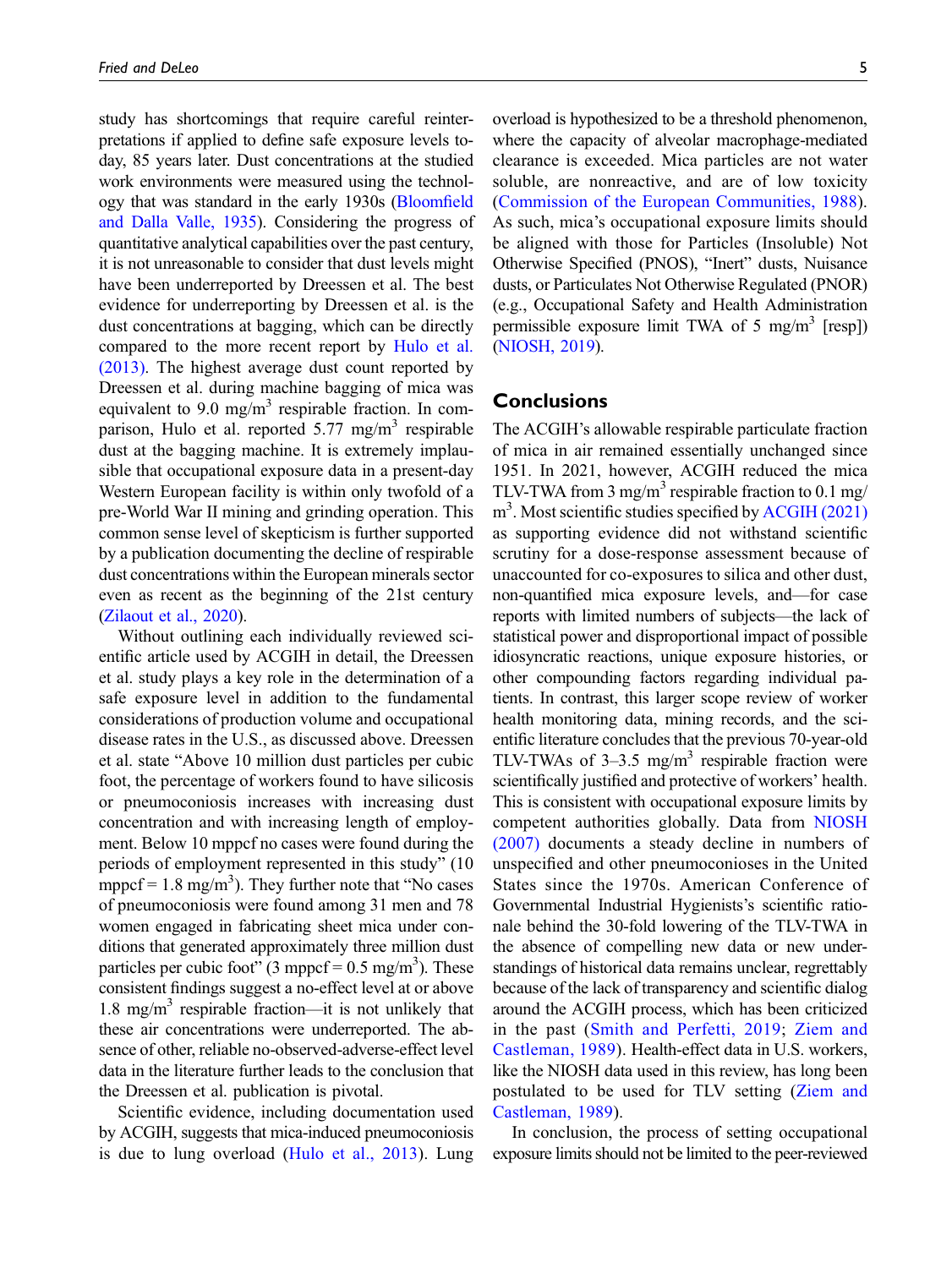literature but rather should also include the use of legitimate workplace safety data in the context of production volumes, historical regulatory limits, and time (exposure duration and latency). In the present case of a safe occupational exposure level for mica, a broad weight of evidence approach scrutinizing the primary literature and going well beyond it demonstrates that there is ample evidence that an occupational exposure limit of 3 mg/m<sup>3</sup> respirable fraction mica is protective of workers' health, and no evidence suggesting that it should be lower.

# Acknowledgments

The authors thank Mr Mark Ellis with the Industrial Minerals Association – North America for sponsorship of this research project. Further thanks go to Ms Monica Carstens for her constructive help and thorough review of this manuscript.

### Declaration of conflicting interests

The author(s) declared no potential conflicts of interest with respect to the research, authorship, and/or publication of this article.

## Funding

The author(s) disclosed receipt of the following financial support for the research, authorship, and/or publication of this article: This assessment was funded by the Industrial Minerals Association – North America.

## ORCID iD

Kristian W Fried **b** [https://orcid.org/0000-0002-0647-](https://orcid.org/0000-0002-0647-785X) [785X](https://orcid.org/0000-0002-0647-785X)

## **References**

- <span id="page-5-4"></span>ACGIH (2001) Mica (CAS Number: 12001-26-2). Cincinnati, OH: American Conference of Governmental Industrial Hygienists.
- <span id="page-5-3"></span>ACGIH (2021) Mica (CAS Number: 12001-26-2). Mica: TLV® Chemical Substances 9th Edition Documentation. Cincinnati, OH: American Conference of Governmental Industrial Hygienists.
- <span id="page-5-10"></span>Algranti E, Mandar QM, Dumortier P, et al. (2005) Pneumoconiosis after sericite inhalation. Occupational and Environmental Medicine 62: e2.
- <span id="page-5-15"></span>Bloomfield JJ and Dalla Valle JM (1935) The Determination and Control of Industrial Dust. U.S. Treasury Department, Public Health Service, Public Health Bulletin No. 217. Washington, DC: U.S. Government Printing Office. Available at: [https://babel.hathitrust.org/cgi/pt?id=uc1.](https://babel.hathitrust.org/cgi/pt?id=uc1.c028728878&view=1up&seq=793) [c028728878&view=1up&seq=793.](https://babel.hathitrust.org/cgi/pt?id=uc1.c028728878&view=1up&seq=793)
- <span id="page-5-5"></span>Cal/OSHA (2020) Table AC-1, Permissible Exposure Limits (PELs), in California Code of Regulations (CCR) Title 8

Section 5155. Online: California Division of Occupational Safety and Health. [http://www.dir.ca.gov/title8/](http://www.dir.ca.gov/title8/5155table_ac1.html) [5155table\\_ac1.html](http://www.dir.ca.gov/title8/5155table_ac1.html) (accessed 12 October 2021).

- <span id="page-5-7"></span>CDC (2004). Changing patterns of pneumoconiosis mortality—United States, 1968–2000. Morbidity and Mortality Weekly Report 53(28): 627–632. U.S. Centers for Disease Control and Prevention.
- <span id="page-5-8"></span>Chong S, Lee KS, Chung MJ, et al. (2006) Pneumoconiosis: comparison of imaging and pathologic findings. Radiographics: A Review Publication of the Radiological Society of North America, Inc 26(1): 59–77.
- <span id="page-5-16"></span>Commission of the European Communities (1988) Environment and Quality of Life, Reports of the Scientific Committee on Cosmetology (Seventh Series). Luxembourg: EUR-OP.
- <span id="page-5-11"></span>Davies D and Cotton R (1983) Mica pneumoconiosis. British Journal of Industrial Medicine 40: 22–27.
- <span id="page-5-14"></span>Dreessen WC, Dalla Valle JM, Edwards TI, et al. (1940) Pneumoconiosis Among Mica and Pegmatite Workers. Public Health Bulletin No. 250. Washington, DC: U.S. Public Health Service.
- <span id="page-5-1"></span>Health and Safety Authority (2007) 2007 Code of Practice for the Safety, Health and Welfare at Work (Chemical Agents) Regulations 2001 (S.I. No. 619 or 2001). Ireland: Health and Safety Authority.
- <span id="page-5-0"></span>Health and Safety Executive (2020) EH40/2005 Workplace Exposure Limits. 4th edition. Great Britain: Health and Safety Executive. Available at: [https://www.hseni.gov.](https://www.hseni.gov.uk/publications/eh402005-workplace-exposure-limits) [uk/publications/eh402005-workplace-exposure-limits.](https://www.hseni.gov.uk/publications/eh402005-workplace-exposure-limits)
- <span id="page-5-2"></span>Health Council of The Netherlands (2000). Committee on Updating of Occupational Exposure Limits. Health-Based Reassessment of Administrative Occupational Exposure Limits. Mica (CAS Reg. Nr: 12001-26-2). No. 1999/ 15OSH011. The Hague, The Netherlands. Available at: [https://www.healthcouncil.nl/binaries/healthcouncil/](https://www.healthcouncil.nl/binaries/healthcouncil/documents/advisory-reports/2000/12/14/mica/advisory-report-health-based-reassessment-of-the-current-administrative-occupational-exposure-limit-in-the-netherlands-mica.pdf) [documents/advisory-reports/2000/12/14/mica/advisory](https://www.healthcouncil.nl/binaries/healthcouncil/documents/advisory-reports/2000/12/14/mica/advisory-report-health-based-reassessment-of-the-current-administrative-occupational-exposure-limit-in-the-netherlands-mica.pdf)[report-health-based-reassessment-of-the-current-administrative](https://www.healthcouncil.nl/binaries/healthcouncil/documents/advisory-reports/2000/12/14/mica/advisory-report-health-based-reassessment-of-the-current-administrative-occupational-exposure-limit-in-the-netherlands-mica.pdf)[occupational-exposure-limit-in-the-netherlands-mica.pdf](https://www.healthcouncil.nl/binaries/healthcouncil/documents/advisory-reports/2000/12/14/mica/advisory-report-health-based-reassessment-of-the-current-administrative-occupational-exposure-limit-in-the-netherlands-mica.pdf)
- <span id="page-5-13"></span>Hulo S, Cherot-kornobis N, Edme J-L, et al. (2013) Mica dust and pneumoconiosis, example of a pure occupational exposure in a muscovite milling unit. Journal of Occupational and Environmental Medicine 55(12): 1469–1474.
- <span id="page-5-9"></span>International Agency for Research on Cancer (2009) Silica, Some Silicates, Coal Dust, and Para-Aramid Fibrils. IARC Monographs on the Evaluation of Carcinogenic Risks to Humans. Volume 68.
- <span id="page-5-12"></span>Kobayashi H, Ohara I, Kanoh S, et al. (2004) Clinicopathological features of pure mica pneumoconiosis associated with Sjögren syndrome. American Journal of Industrial Medicine 45: 246–250.
- <span id="page-5-6"></span>Kochanek KD, Murphy SL, Xu J, et al. (2016) Deaths: final data for 2014. National Vital Statistics Reports: From the Centers for Disease Control and Prevention, National Center for Health Statistics, National Vital Statistics